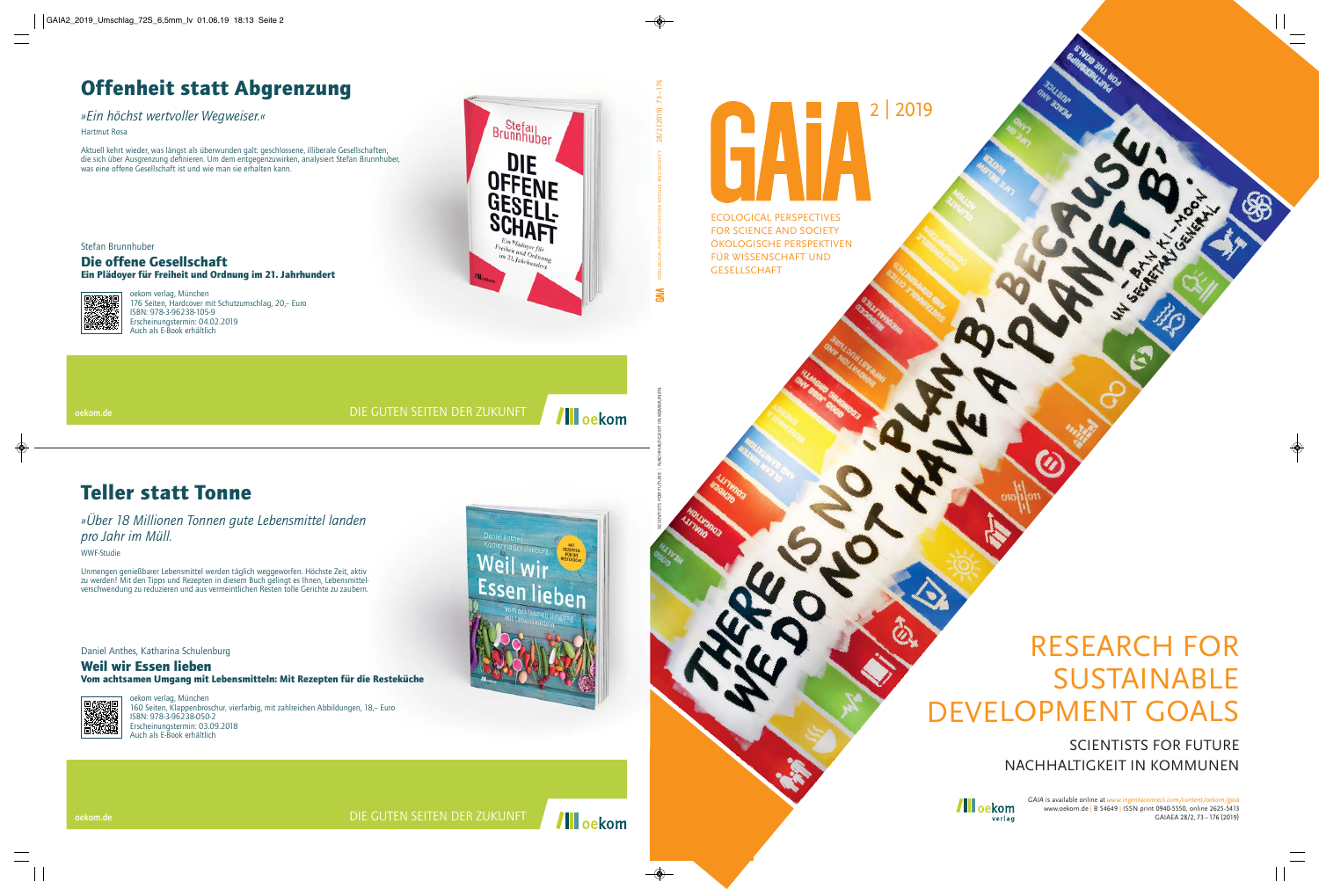

## **Research for** *Sustainable Development Goals*

Introduction

*The* 2030 Agenda *with its 17* Sustainable Development Goals (SDGs) *marks a breakthrough towards more sustainable development at global, regional, national and local levels. At the same time, it fundamentally challenges societies at all levels to reorient and innovatively steer development pathways towards the set goals. This thematic focus on research for* SDGs *reflects and illustrates some of the challenges faced by science and research supporting the transformations required in view of achieving the SDGs.* 

*Urs Wiesmann, Océane Dayer (Guest Editors)*

**Research for** *Sustainable Development Goals***.** Introduction | *GAIA* 28/2 (2019): 88 – 89 **Keywords:** 2030 Agenda, contextuality, justice, modes of research, sustainable development, transformative research

• ustainable development is a normative concept aiming at in-Sustainable development is a normative concept aiming at in-<br>Sner- and intergenerational justice by choosing development pathways that guarantee the well-being of all humankind without trespassing planetary boundaries. For more than 30 years, the concept has been prominently represented in political, economic, societal and scientific debates and partial action. But due to the nebulous notion of the term, it has tended to degenerate to a buzzword that could be used at will, thereby causing fatigue in broad circles. A breakthrough has now been marked by the broad-based and inclusive negotiation process that has concretised the norma tive dimension of sustainable development through formulating the *Sustainable Development Goals (SDGs)*. Together with the subsequent and undisputed approval of the *2030 Agenda* by the UN General Assembly in 2015, this normative concept has finally become concrete enough to guide sustainability transformations and hold actors and nations accountable.

Figure 1 illustrates this breakthrough by positioning the *SDGs* in social and material spheres and by indicating that the systemic interplay and outcomes of governance, technology, economy and society have to be measured against the norms set in the *SDGs*. With a simple traffic light colour code it further qualitatively illustrates the current sustainability outcome for the example of Swit zerland, indicating that Switzerland is strongly challenged to improve in particular its outcome in those *SDGs* relating to nature

*Prof. em. Dr. Urs Wiesmann* | University of Bern | Centre for Development and Environment (CDE) | Mittelstr. 43 | 3012 Bern | Switzerland | urs.wiesmann@cde.unibe.ch

*Océane Dayer, MSc* | oceanedayer@gmail.com

*both: Sustainable Development Solutions Network (SDSN) Switzerland* | Zurich | Switzerland

*©2019 U. Wiesmann, O. Dayer; licensee oekom verlag. This Open Access article is published under the terms of the Creative Commons Attribution License CC BY 4.0 (http://creativecommons.org/licenses/by/4.0). https://doi.org/10.14512/gaia.28.2.4*

and natural resources, without endangering the gains achieved in relation to many of the other goals.

Departing from this one can also indicate where research for the *SDGs* is required: 1. by providing comparative indicators and assessments on the degree of achievement of each goal over time and space, and to feed these into societal debates, 2. to link its predominantly systemic perspective with the normative dimension of the *SDGs* in order to identify processes and dynamics in socioecological systems that endanger or promote each *goal,* 3. to study and evaluate trade-offs and co-benefits between the *SDGs* depending on different development pathways and sustainability measures, 4. in collaboration with other societal actors to contribute to innovative measures, structures and solutions for achieving the goals without negative trade-offs, 5. to critically reflect sustainable development and the *SDGs* in view of the negotiations in the post *2030 Agenda* era, and 6. to be a supportive and reliable partner in all societal sustainability efforts in line with *SDG 17* on partnerships.

The contributions in this thematic focus deal with various aspects of these six general thrusts, and can be grouped into four clusters of issues. According to the UN, the individual nations are the contextual reference of the *2030 Agenda*. *Kulonen et al. (pp. 90 –94)* take up the question of contextuality and argue by means of the example of mountain regions that countries and administrative units have to be supplemented by socio-ecological units as reference for assessing and achieving *SDGs*. *Bansard et al. (pp. 112 –118)* address contextuality by illustrating successful approaches with reference to *SDG11,* sustainable cities, pointing to the challenge of scale.

Research is still required to unravel processes and dynamics driving the degree of achieving *SDGs* context-specifically. *Hagedorn and Wilts (pp.119–125)* give the example of food-waste prevention in Germany, show its links to income levels, and argue that rebound effects reduce the potential of ecological gains. *Math eis and Herzig (pp. 126–134)* focus on food value chains in the global South and show that their promotion leads to trade-offs